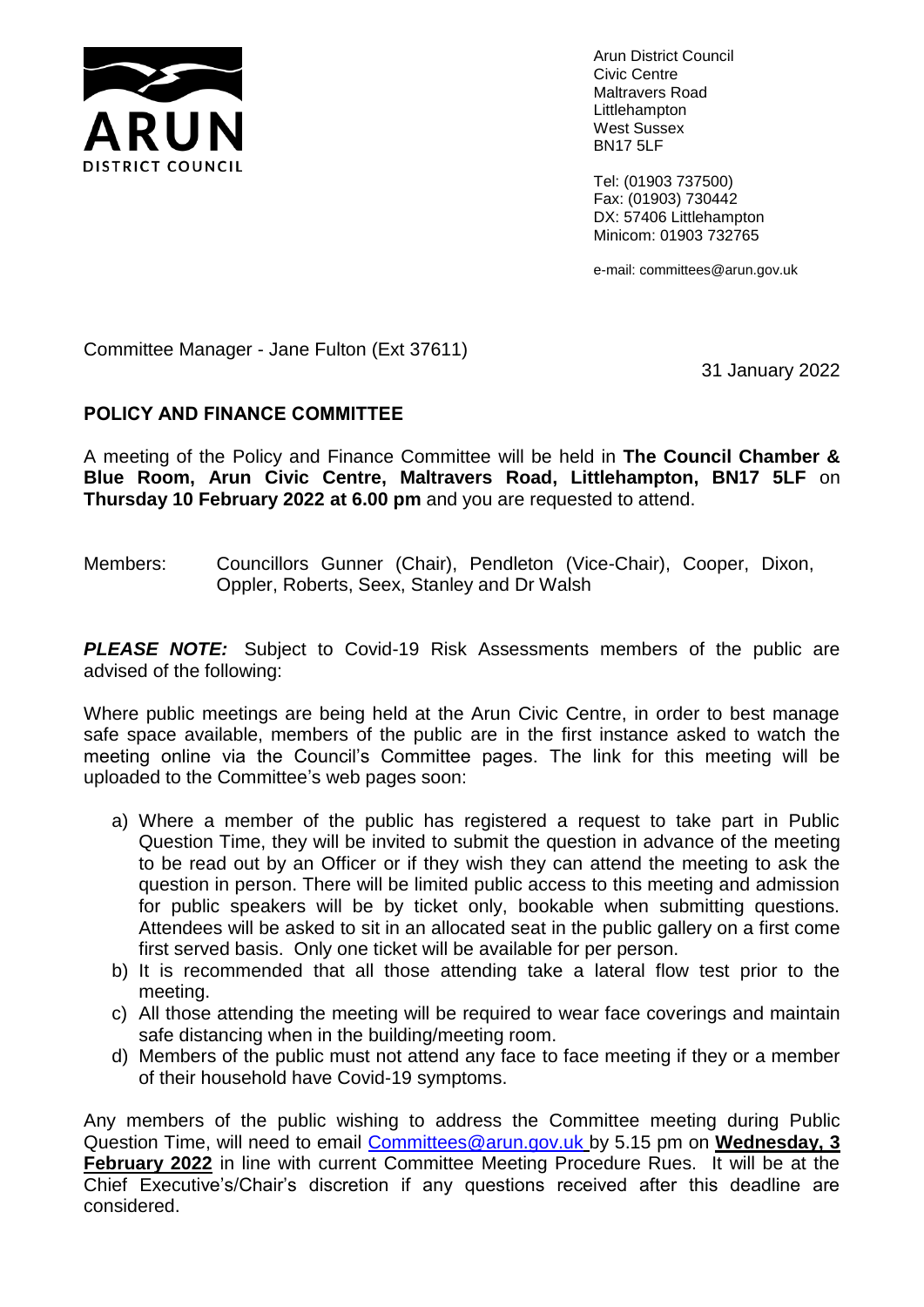For further information on the items to be discussed, please contact [Committees@arun.gov.uk.](mailto:Committees@arun.gov.uk)

# **A G E N D A**

# 1. APOLOGIES

# 2. DECLARATIONS OF INTEREST

Members and Officers are invited to make any declaration of pecuniary, personal and/or prejudicial interests that they may have in relation to items on this agenda, and are reminded that they should re-declare their interest before consideration of the items or as soon as the interest becomes apparent.

Members and Officers should make their declaration by stating:

- a) the item they have the interest in
- b) whether it is a pecuniary/personal interest and/or prejudicial interest
- c) the nature of the interest

#### 3. MINUTES (Pages 1 - 14)

The Committee will be asked to approve as a correct record the Minutes of the Policy and Finance Committee held on 9 December 2021, as attached.

4. ITEMS NOT ON THE AGENDA THAT THE CHAIR OF THE MEETING IS OF THE OPINION SHOULD BE CONSIDERED AS A MATTER OF URGENCY BY REASON OF SPECIAL **CIRCUMSTANCES** 

#### 5. PUBLIC QUESTION TIME

To receive questions from the public (for a period of up to 15 minutes)

#### 6. CLIMATE ACTION AND BIODIVERSITY WORK PLAN 2022- 2023 [30 MINUTES] (Pages 15 - 48)

The Policy and Finance Committee approved a Carbon Neutral Strategy (2022-30) for Arun District Council on 14 October 2021. This report sets out the work plan to achieve the 2030 target.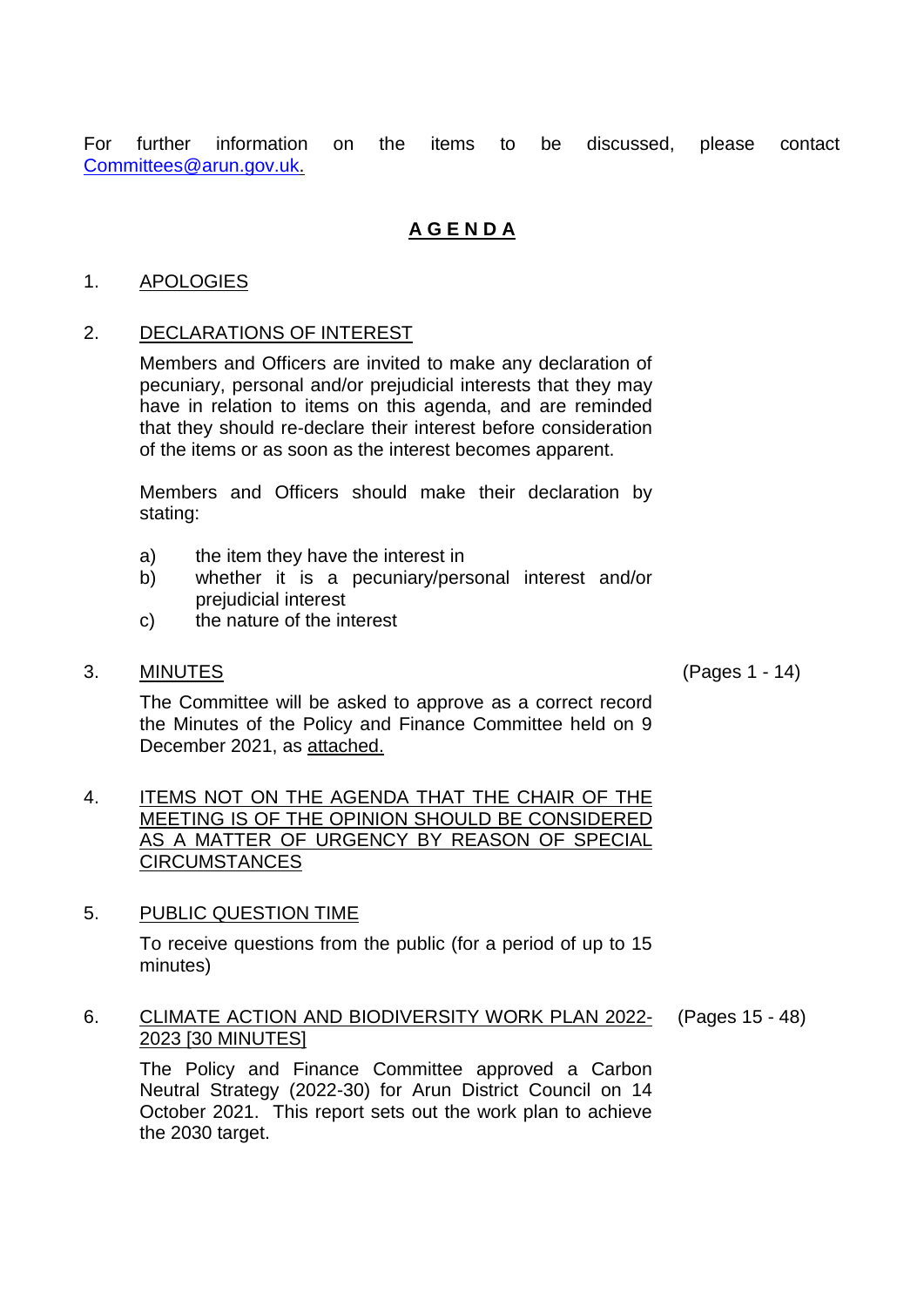#### 7. BUDGET MONITORING REPORT TO 31 DECEMBER 2021 [10 MINUTES] (Pages 49 - 66)

The Budget Monitoring Report sets out the Capital, Housing Revenue and General Fund Revenue budget performance to the end of December 2021.

#### 8. COMMITTEE REVENUE AND CAPITAL BUDGET - 2022/2023 [10 MINUTES] (Pages 67 - 74)

The purpose of the report is for this Committee to consider and recommend its revenue budget for inclusion in the 2022/23 General Fund revenue budget, which will be considered by this Committee later on this agenda. In addition, this Committee will consider the overall revenue budget for 2022/23 to make a recommendation to Council on 23 February 2022 on the overall budget to be set, level of Council Tax for the District, Housing Revenue account budget and rent levels for 2022/23.

In addition, Committees must consider and recommend their draft capital budget for inclusion in the overall capital programme, which will be considered by this Committee later on this agenda. Policy and Finance Committee will consider the overall capital programme to make a recommendation to Council on 23 February 2022 on the programme (HRA and General Fund) to be set for 2022/23.

### 9. THE COUNCIL'S REVENUE AND CAPITAL BUDGETS (Pages 75 - 100) 2021/22 AND 2022/23 [45 MINUTES]

The purpose of the report is for this Committee to make a recommendation to the Special Council Meeting on 23 February 2022 on the overall budget to be set, level of Council Tax for the District, Housing Revenue Account Budget and rent levels for 2022/23.

In addition, the Policy and Finance Committee must consider the overall capital programme to make a recommendation to Council on 23 February 2022 on the overall capital programme (HRA and General Fund) to be set for 2022/23.

#### 10. CAPITAL STRATEGY 2022/23 TO 2026/27 [15 MINUTES] (Pages 101 -

112)

The report allows the Policy and Finance Committee to consider and comment on the Council's Capital Strategy 2022/23 to 2026/27 before adoption by Full Council on 9 March 2022.